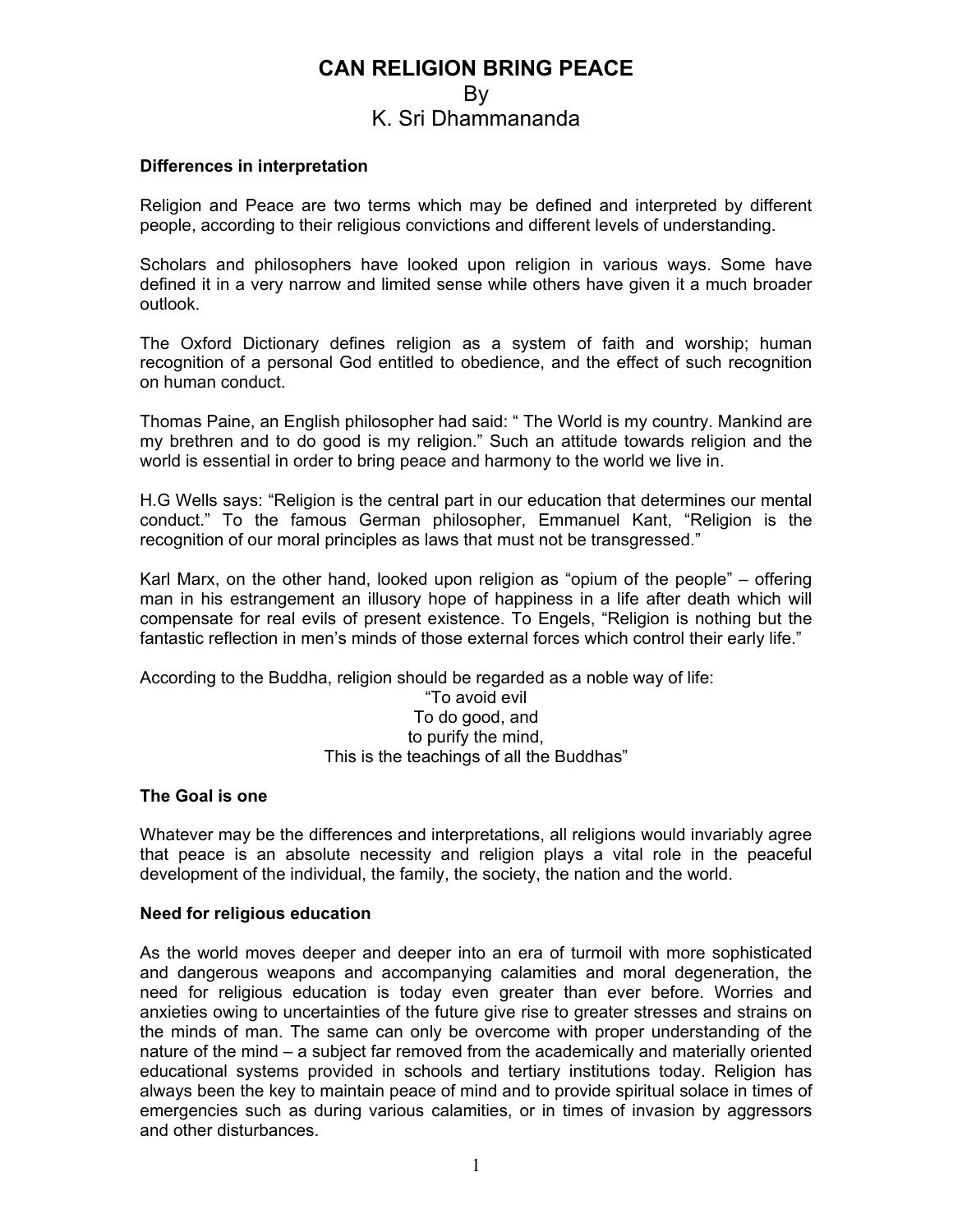Primitive man worshipped their ancestors, the sun and the moon, the rivers, and so on, in order to remove their fears and insecurities. Since then, the nature of religious beliefs and methods of prayers and worship have developed tremendously. The study of history of religion will show how the objects of worship and methods of praying have evolved through the creativity and intelligence of man. These religious activities are invariably tied up with the search for peace and happiness.

Man needs a religion as an anchorage – as ships in a harbour. The human mind, fickle and fluttering as it is, needs some form of aid to keep it steadfast and firm in order to make resolutions in pursuit of one's ideals in life. With the acceptance of certain religious teachings, one binds one's own mind to them thereby enabling it to steer a straighter course than otherwise as a free thinker or a lone wolf. As a ship moored in a harbour is able to weather the strong winds and storms, so is a mind that is bound to religious principles, able to withstand the strong temptations and various other mental disturbances of life.

Religious education therefore serves to stabilize the mind; to develop mental equipoise – avoiding all forms of extremes. It leads to the understanding of the true nature of life and death, and of the world – within and without.

It is needed to provide a deeper understanding and insight into the nature of the higher values of life – its moral and ethical content – which helps to wipe off religious fanaticism and prejudices, paving the way for religious harmony.

# **Who is a religious person?**

A religious person could be seen by his own moral character – through thoughts, speech and bodily actions. One who has thoroughly purified oneself with good thoughts, good words and good deeds is the perfect religious person from the Buddhist point of view. It is difficult to regard a person as religious, if he merely goes to a place of worship and prays only for the good of himself and his family, with little regard for others. His actions are performed with sheer narrow-minded and selfish motives.

On the other hand, there may be some people who have neither attended religious ceremonies, nor said prayers in places of worship, but nevertheless follow some religious principles by living a peaceful life, by trying to overcome their own weaknesses, and having sympathy, tolerance and understanding towards others. Such people may be considered more religious than the others.

An ideal for any religious person is a simple and humble life through which he may be saved from being encumbered by any material objectives (and ulterior motives) and may devote his whole energy to his spiritual cultivation for the benefit of himself and others.

### **The validity of religion**

By merely observing the outward practices in the name of religion, it is not possible to understand the validity of a particular religion; for an uneducated and uninformed person may be practicing certain meaningless traditions thinking that it is the right way. To understand the real nature of any particular religion it is necessary to study the original sources, as far as possible.

The real value of religion can be understood, in its proper perspective, from its rational and harmonious teachings with its systematic practical instructions on how to correct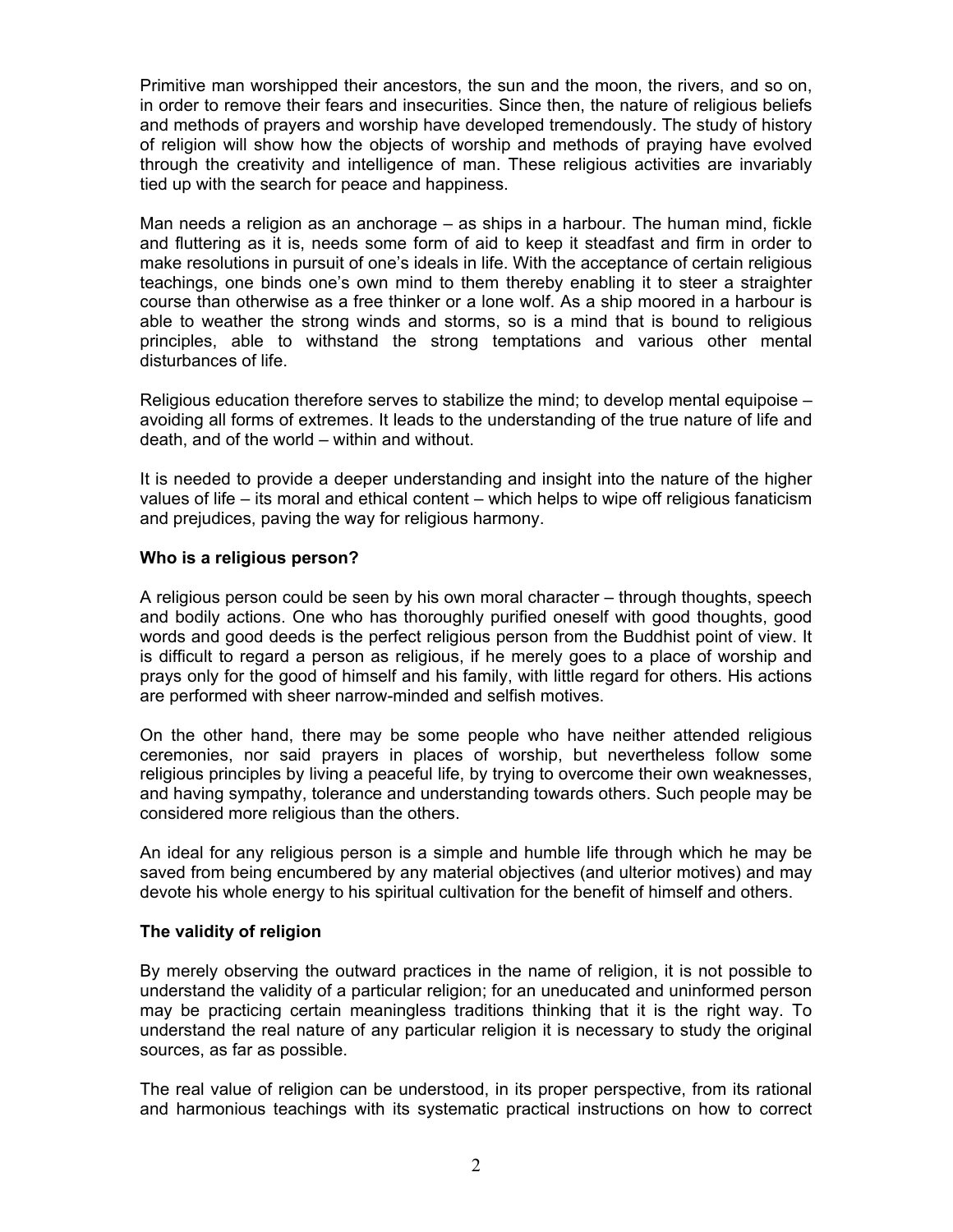oneself enabling one to lead a simple, humble and moral way of life – with peace and contentment, here and now.

Exhibition of mystical or miraculous powers and promise of heavenly paradise after death and superstitious practices are mere "intoxications" of religions – doping the minds of the masses with thrills, emotional excitement and blind beliefs. They do not lead to the eradication of mental impurities – except perhaps to pave the way for greater craze for worldly powers, name, fame and sensuality.

In his public lectures, Swani Vivekananda had said," Experience is the only source of knowledge. The same methods of investigation which we apply to the sciences, and to exterior knowledge should be applied to religion. If a religion is destroyed by such investigation, it means that that religion is nothing, but a useless and unworthy collection of superstitious beliefs; the sooner it disappeared the better. Why religions should claim that they are not bound to abide by the standpoint of reason no one knows…..it is better that mankind should become atheist by following reason than blindly believe in two hundred million gods on the authority of anybody….."

Whilst avoiding the extremes of blind faith and intellectual skepticism, the religious aspirant should seek the Truth with reason and wisdom.

## **Rational method to introduce a religion**

The age of occultism and mysticism is rapidly giving way to scientific knowledge and investigation.

Although primitive methods of make-beliefs have served the purpose of removing some of the fears and insecurities of the unknown from the minds of many primitive people in various parts of the world, the same methods can no longer be applied to the minds of modern man.

Referring to the need for a more rational outlook, the late Prime Minister of India, Shri Jawarharlal Nehru had said that one should try to avoid three main issues in introducing a religion. They are holy scriptures, God-idea and the next world. He pointed out that if one should introduce a religion using any one of these three grounds, then people would tend to rely on it – accepting that religion without using their own reasoning power. It is advisable to allow people to seek the truth through their knowledge and experience with a free mind. This is really an ideal method to introduce a religion; for it avoids various kinds of religious prejudices, blind faith and misunderstanding.

Nehru had also mentioned that one should not accept everything written in any holy book in the name of religion. He claimed that the main principle of his religion is that " good begets good and bad begets bad". In appreciating the rational approach of Buddhism, in his book "The Discovery of India", Nehru had written: "Buddha had the courage to point out the unsatisfactoriness of popular religion, superstition, ceremony and priest craft. He was not interested in the metaphysical and theological outlook, miracles, revelations and dealings with the supernatural. His appeal was to reason, logic, and experience; his emphasis was on ethics and his method was one of psychological analysis, a psychology without a soul. His whole approach comes like the breath of the fresh wind form the mountain after the stale air of metaphysical speculations."

He goes on to say that the Buddha has taught something greater than all doctrines and dogmas and his eternal message has thrilled humanity through the ages. Perhaps at no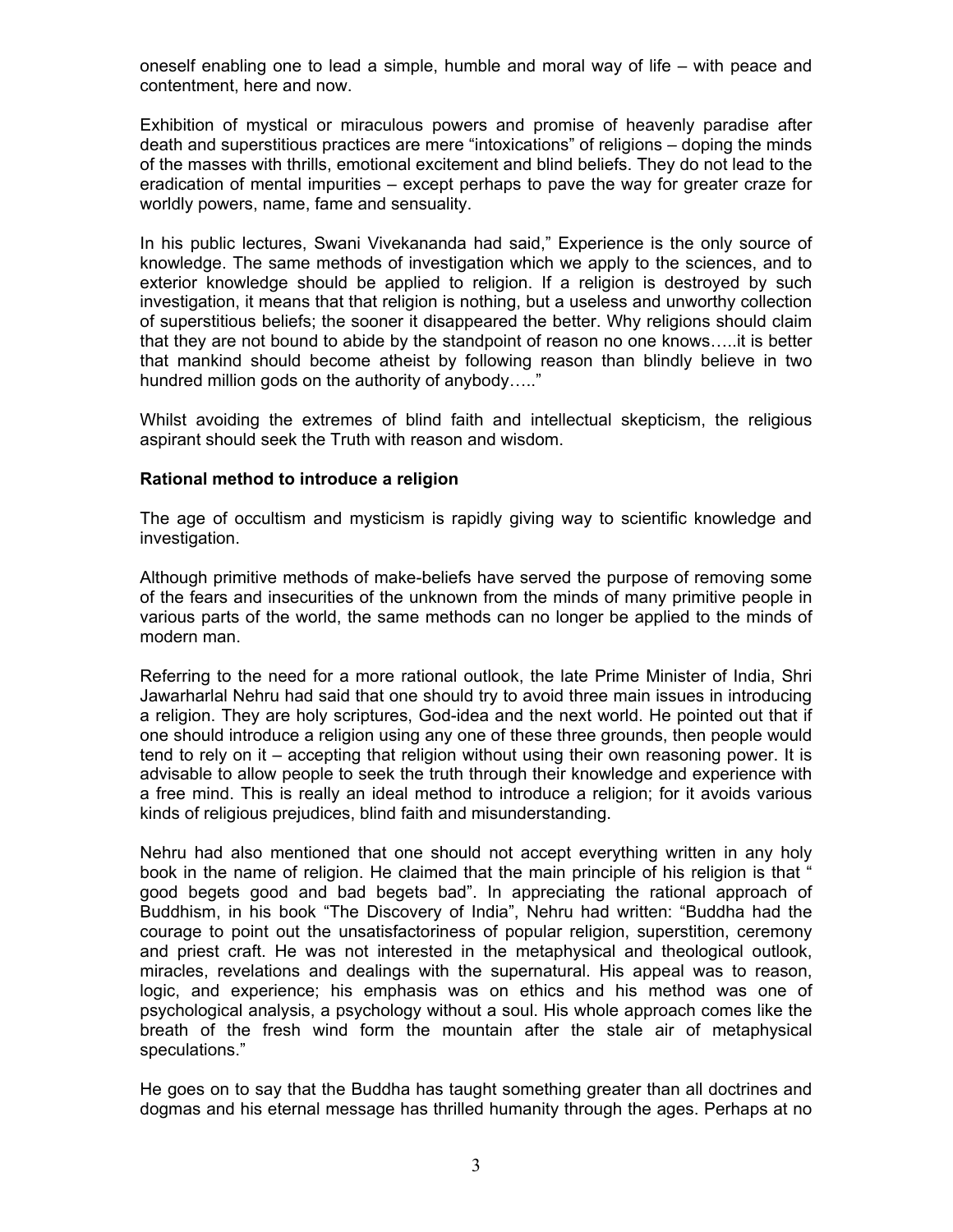time in the past history was his message of peace more needed for suffering and distracted humanity than it is today.

Albert Einstein, in speaking of the religion of the future, says, "It should transcend a personal God and avoid dogmas and theology. Covering both the natural and the spiritual, it should be based on a religious sense arising from the experience of all things, natural and spiritual, as a meaningful unity. Buddhism answers this description."

The approach taken by the Buddha stands unique in the annals of religious history. He had advised his followers not to accept the Dharma merely out of reverence, but only after investigation.

In the discourse to the Kalamas, the inhabitants of a small town called Kesaputta in the Kingdom of Kosala, the Buddha had introduced a truly unique charter of free religious inquiry. He taught them how to seek after Truth:

"Yes Kalamas, it is proper that you doubt, that you have perplexity, for a doubt has arisen in a matter which is doubtful. Now, look you Kalamas, do not be led by reports, or tradition, or hearsay. Be not led by the authority of religious text, not by mere logic or inference, nor by considering appearances, nor by the delight in speculative opinions, nor by seeming possibilities, nor by the idea: 'this is our teacher.'

But, O Kalamas, when you know for yourselves that certain things are unwholesome and wrong and bad, then give them up… And when you know for yourselves that certain things are wholesome and good, then accept them and follow them."

To many who had gone to Him to embrace His teachings, the Buddha had advised them not to do so hastily, but requested them to think carefully whether his teachings really appealed to them as practicable. If they were fully convinced with his method, then only would He accept them as followers.

Even after becoming His followers, He had not prevented them from supporting their previous religious teachers. This clearly indicates the extent of freedom He gave to his followers without harbouring any jealousy towards other religions. It also illustrates the harmonious attitude towards other religions.

### **Religious harmony**

The approach taken by various religionists to introduce their respective teachings to others is an important consideration from the standpoint of religious harmony. Aggressive methods and ruthless means of conversions through force, exploitation of fear, ignorance and emotions or through material inducements lead to religious misunderstanding and disharmony.

True religious harmony can only thrive in an atmosphere of tolerance and understanding.

The history of world religions is not free from the taints of bloodshed, war and various forms of aggression including religious persecutions and inquisitions. In the name of some supernatural being, wars have been fought amongst some so-called religionists. These unscrupulous activities carried out in the name of religion have truly marred the peace promoting potentials of religion as a whole. They have turned people away from religion.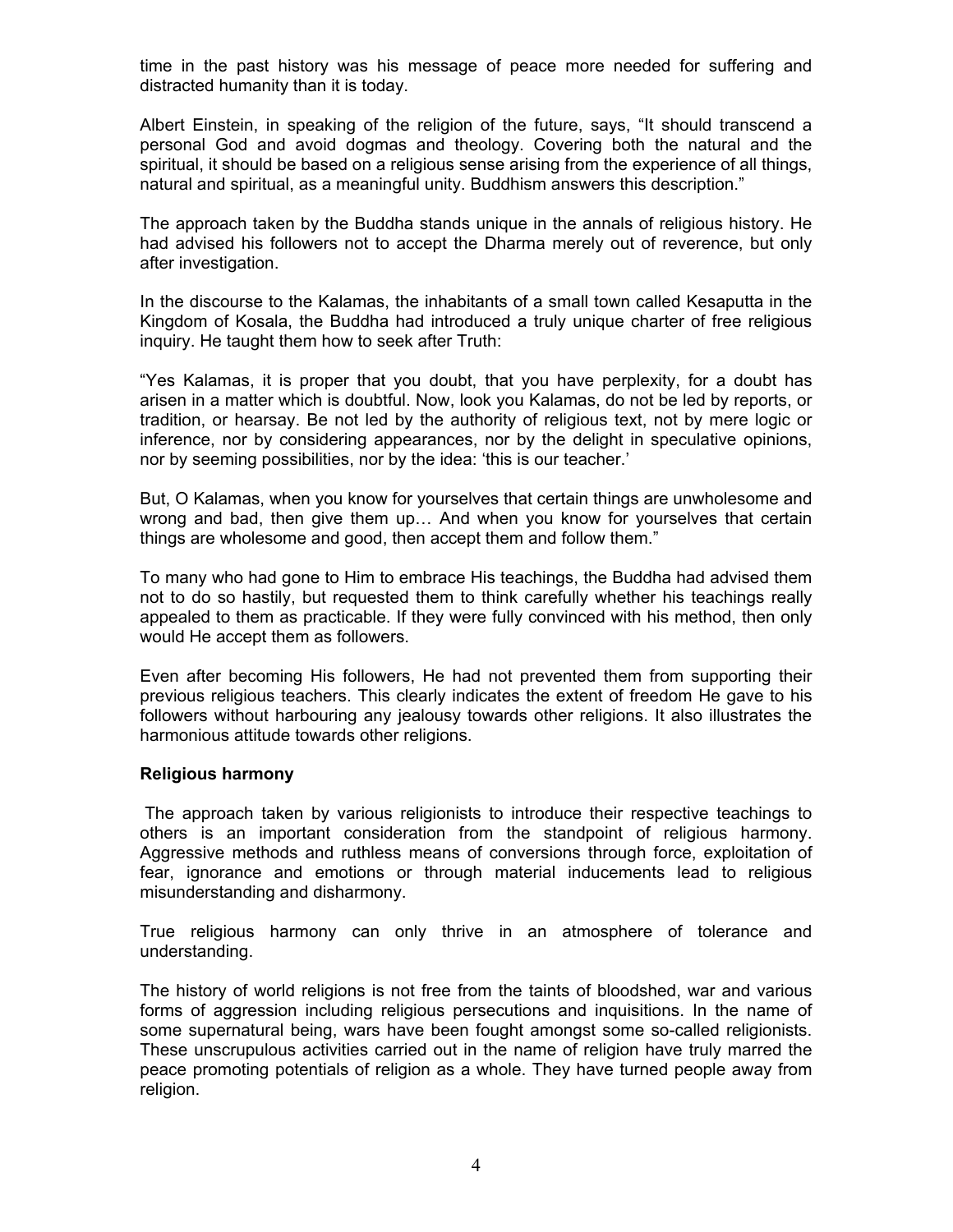Many have overlooked and disregarded the fact that besides a few religions that have encouraged violence in the name of religion, there are others with more peaceful records. In the long history of Buddhism, there has not been any bloodshed in the course of its propagation. A careful and unbiased study of its historical records will shed light on the peaceful and harmonious nature of the Teachings of the Buddha.

T.H. Huxley had noted that Buddhism "in its original purity knew nothing of the vows of obedience and never sought the aid of the secular arm, yet spread over a considerable moiety of the old world with marvelous rapidity and its still with whatever base admixture of forcing superstitions, the dominant creed of a large fraction of mankind."

According to observations of Alexander Cunningham, an archaeologist, "Buddhists propagated their religion by the persuasive voice of the missionary, many others by the merciless edge of the sword. The sanguinary career of others was lighted by lurid flames of burning cities, the peaceful progress of the Buddhist was illuminated by the cheerful faces of the sick in monastic hospitals, by the happy smiles of travelers reposing in rest houses by the road-side."

To Rev. J. T. Sunderland, "Buddhism has taught peace more strongly among its followers more effectively, during all its history, than has any other great religious faith known to the world. The people were more spiritual minded, unlike the materialists of today, and placed character, service, love and peace above fame, wealth, supremacy and war, and Buddhism flourished in full bloom at that time because Buddhism is the only religion with no blood-shed or violence."

# **The shining example of Asoka**

The classic and outstanding example of Emperor Asoka of India (264-227 B.C) clearly illustrates the spirit of Buddhism. At the height of his material glory, after the conquest of a vast extent of Asia, he completely renounced the sword of violence after his acceptance of Buddhism. Through his efforts, Buddhist missionaries have been sent to various parts of his vast empire which stretched as far as Antioch (Greese) on the western flanks of Asia, as well as abroad including Sri Lanka and the then known world of Suvannabhumi (which is often taken as the countries around South East Asia).

In living up to his religious convictions, he had not forgotten to advise those missionaries not to condemn or run down any other religion while they preached their own. This advice was engraved on an Asoka pillar in Brahmi characters – the ruins of which can still be seen today at Sarnath in Benares, India.

The fact that merits noting is that Asoka was extremely energetic in his devotion to the well-being of his people. To this end, he got wells for drinking water dug up, shady trees planted, roads built, public parks and medicinal gardens set up, and hospitals for humans as well as animals established. To infuse righteous spirit in his subjects whom he was fond of hailing as his beloved children, he had rocks and pillars inscribed throughout the Kingdom with the lofty message of righteous living. Ministers and commissioners were appointed to direct and supervise moral culture. The Third Buddhist Council was also patronized by him. The missionaries which he had dispatched to lands near and far, had helped to establish cultural contacts of far reaching import in the sphere of international relations and peace.

Asoka's activities evidence beyond doubt that he was a devout exponent of strenuous life for wholesome deeds. 'Exertion for general welfare and prompt dispatch of business' were among some of his main guiding principles. Imbued with remarkable practical sense and dynamism. Asoka displayed in his life the spirit of Buddhism at its best,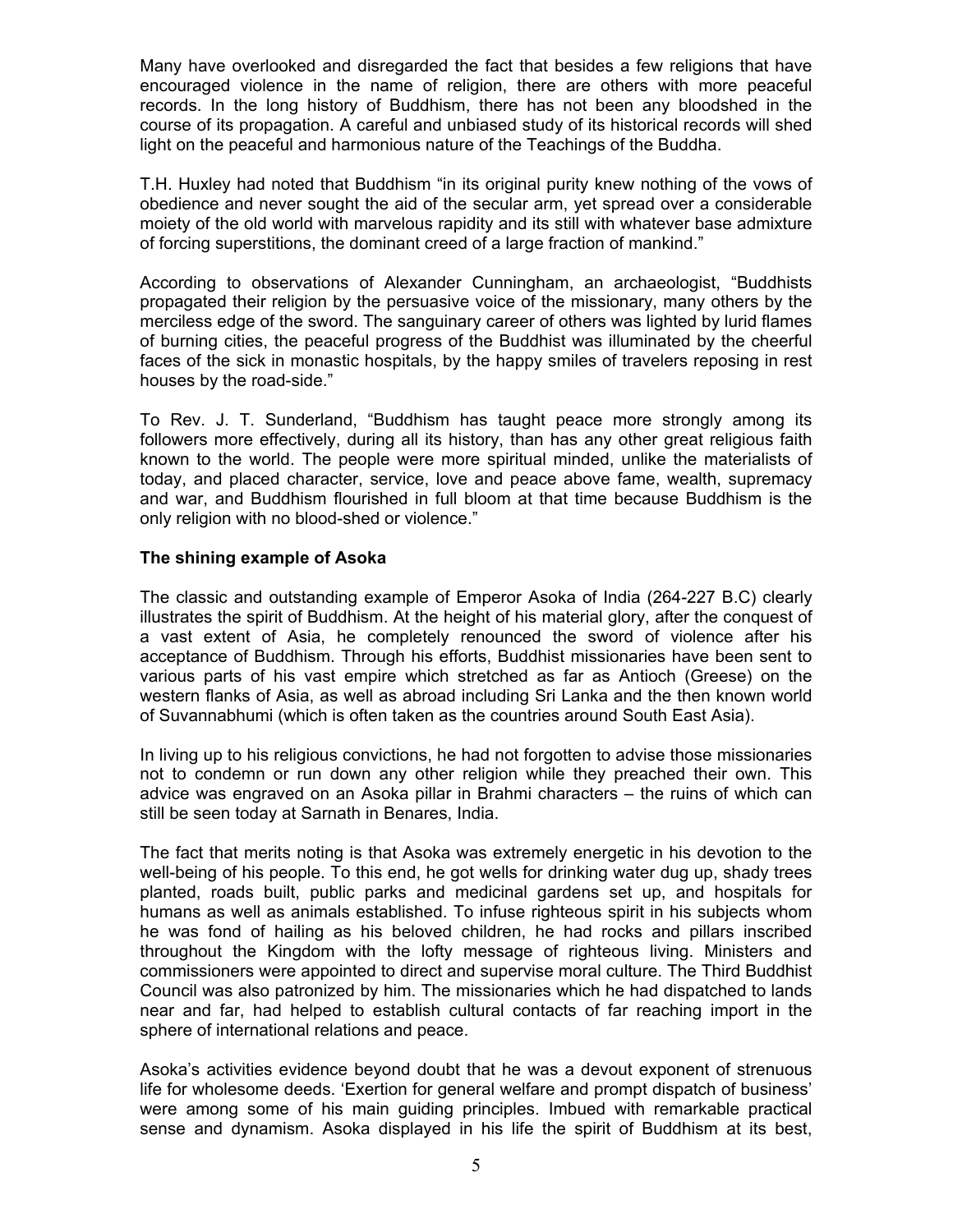working in the true spirit of 'BAHUJANA HITAYA, BAHUJANA SUKHAYA' – for the welfare of the many, for the happiness of the many – an ideal which the Buddha Himself had taught to his first group of sixty saintly disciples which gave rise to the firt missionary religion in the history of humanity.

Inspired by the greatness of Asoka, the historian H.G Wells, in his "Outline of History", declared that "amidst the tens of thousands of names of monarchs that crowd the columns of history, their majesties and graciousness and serenities and royal highness and the like, the name of Asoka shines, and shines almost alone, a star."

With all the inspiration from Asoka at our disposal, an attempt should be made to grow out of the darkness which is enveloping the world today.

## **Religion and materialism**

Much of the dark clouds – of turmoil and global problems – can be traced to the decline of religion and the rise of materialism.

The history of mankind shows how very often nations have declined and civilizations ruined with the deterioration of religion. The historian, Edward Gibbons in "The History of the Rise and Fall of the Roman Empire" had suggested how the breakdown of religion into myriads of forms has been one of the causes contributing towards the decline and fall of the Roman Empire. As it was for Rome, so could it be for our modern civilizations.

Realizing the impending dangers, it would be sensible for man today to work in cooperation to check and avoid the causes which could give rise to the decline and breakdown of religion.

Whilst religious disharmony through unhealthy competition for converts, fanaticism and "holy wars" religion, dogmas and superstitious beliefs destroy the validity of religion in the light of ever-increasing knowledge and scientific investigation. These invariably result in the rise of materialism – bringing about greater moral decay in the human society.

### **In the Name of Material Progress**

The mad pursuits of wordly pleasures, power and possessions have led to all forms of moral degeneration, discrimination and prejudices, even to the extent of justifying mass destruction of mankind.

Some of the so-called modern entertainments have been so enacted that they arouse the animal instincts and carnal emotions of the viewers. Under the influence of such intoxication, the viewers often lose control of their senses and do things against their better judgement, by violating the peace and happiness of innocent people in order to satisfy their sensual indulgence. They lose their normal way of thinking, and refuse to listen to others, even though they realize that they are ruining their lives as well as the lives of others.

Man's inordinate craving for excessive sensual indulgence has created a sick and aimless society leading to immoral, unethical and evil practices which are a disgrace to human feelings and dignity.

The craze for worldly power have led nations into armaments race, and the invention of lethal weapons that could destroy the world in a matter of seconds have been carried out at the expense of universal hunger and poverty. Warfare has been regarded as an inevitable modern trend and a way of life, at the expense of millions of precious lives.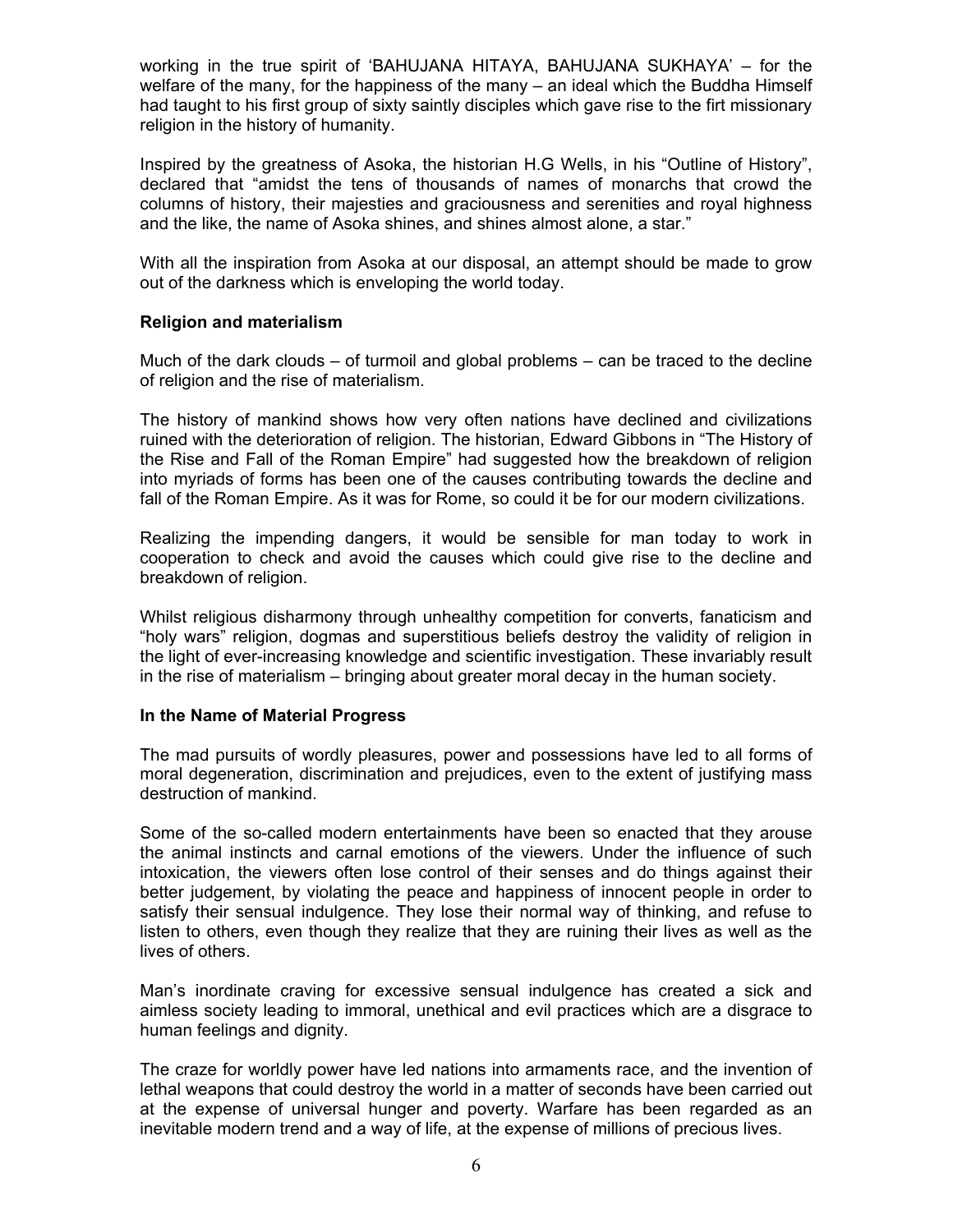Constructive researches and projected schemes to elevate mankind have either been treated as of secondary importance or totally scrapped in place of short-term material gains.

Wisdom handed down by enlightened spiritual masters have fallen onto deaf ears. Their advice to live peacefully and to maintain a moral code of conduct that is applicable universally, have been ignored.

## **Nero's fiddling when Rome's burning**

Countries where economic development has reached saturation point in the name of materialistic progress are facing enormous problems with environmental pollutions, the energy crisis, unemployment, inflations, moral degradations and all the social problems such as drug abuse, serious mental disorders, divorces, suicides, and various forms of diseases.

Despite all these tragic and insane occurrences, there are still many in the so-called developing countries in the world which are trying their best to emulate the myriad forms of economic development – aping more and more of the materialistic culture, hoping to turn their homes and countries into material paradises. Like "Nero's fiddling when Rome's burning", such people have failed to learn the mistakes made by others.

## **Amazing confusions**

The more people get into the rat race – for the sake of sensual pleasures, power, fame and 'glory', the more distractions and confusions they experience, the more will they contribute towards the state of amazing confusions and contradictions which the world is in today.

On the one hand, people are afraid of wars; on the other hand, they go all out to prepare for it! They produce in abundance and yet they distribute miseries! Although the world is getting more and more crowded each day, man is feeling lonelier and lonelier! The more leisure hours they have, the more restless they become! Although they are equipped with all kinds of knowledge to get safely to the moon, yet they know not how to live safely on earth!

Such are the confusions and contradictions of modern man living in this space age. Yet they are not entirely new to mankind.

Confusion arises as long as the taints of delusion are present in the minds of man. Along with other mental defilements, the delusion in man blinds him from the ability to see and understand the true nature of things or the ultimate realities of life.

### **Imbalanced living**

The imbalance between material and spiritual development is the cause of gross confusion and dilemma faced by the modern world.

Material wealth alone cannot bring peace and happiness to man. Frustrations and disappointments await the imbalanced mind. Unable to find satisfactory ways and means to counter the frustrations of life, people resort to all kinds of drugs and intoxicants as temporary palliative, failing which, they turn to suicides or experience mental disorders.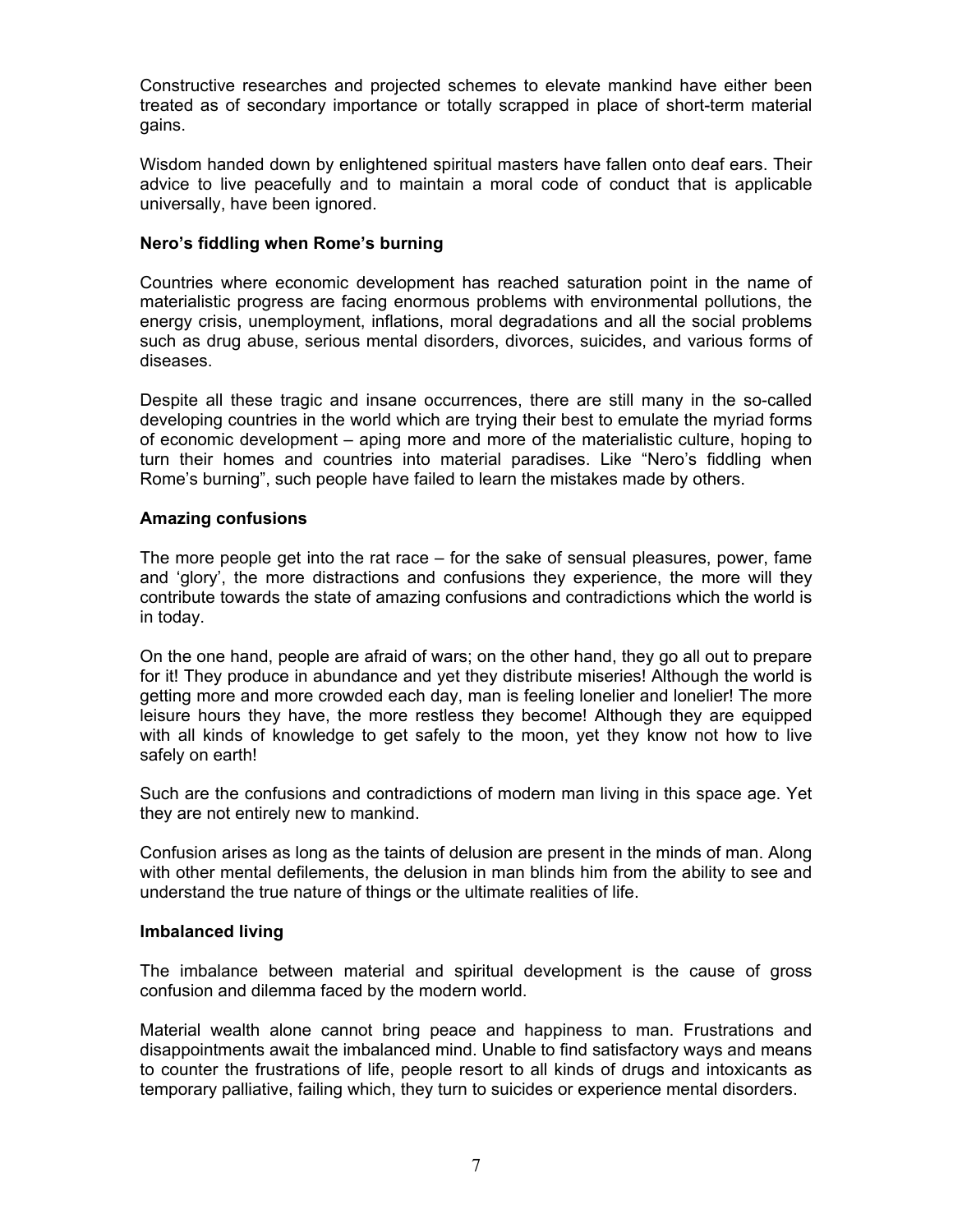The ever-increasing cases of drug addicts, alcoholics, gamblers and so forth are the symptoms of imbalanced living.

The inclination to lull oneself in the comforts of modern living without any thought of spiritual progress has left man lethargic and redundant. To overcome this, one needs energy, strength and perseverance which belongs to the realm of faith – which is deeply ingrained in religion.

## **Peace through religion**

The rapid growth of materialism and imbalanced living has obscured the potentials of peace through religion. World religious today have developed into massive organized institutions, and the original teachings of their respective founders have hardly any influence over their followers in the quality of simplicity, restraint, truthfulness and selflessness.

To realize the real value of religion, a proper understanding of the original messages of religious founders is necessary. The simple moral and ethical values have the greatest potential for peace.

The practice of restraint of thoughts brings peace and harmony to the individual and restraint of speech and bodily actions gives peace to others. It is through these three channels of thought, speech and bodily actions that all evil or unwholesome actions are performed. They are the 'doors' of the world within – where conflicts begin. If this world within is well-guarded with heedfulness, the wars and conflicts without, would naturally be checked.

"To know thyself" through religion is the guiding principle to peace for "the Kingdom of heaven is within." If people can follow genuine religious principles involving moral restraints and the performance of duties and obligations towards one another in society; peace and harmony would naturally follow.

The simple advise which the Buddha had given to his followers, in the Sigalovada Sutta, outlining the duties and obligations between parents and children, teachers and pupils, husbands and wives, friends and friends, employers and employees, and religious teachers and disciples; covers the whole domestic and social duty of the layman. Commenting on this Sutta, Mrs. Rhys Davids says: "The Buddha's doctrine of love and goodwill between man and man is here set forth in domestic and social ethics with more comprehensive detail than elsewhere. And truly we may say even now of his Vinaya or code of discipline, so fundamental are the human interests involved, so sane and wide is the wisdom that envisages them, that the utterances are as fresh and practically as binding to day and here as they were then at Rajagaha. 'Happy would have been the village or the clan on the banks of the Ganges where the people were full of kindly spirit of fellow-feelings, the noble spirit of justice which breathes through these naïve and simple sayings.' Not less happy would be the village or the family on the banks of the Thames to-day, of which this could be said."

Instead of making religion a way of living, it has been developed into philosophical jargon and become a subject of intellectual exercise and debates. Superstitious practices, magic and mysticism have been introduced for the glory and gain of one religious group over another. Religions are being used to justify the weaknesses of man – for the greed of gold and power.

By inviting such worldly issues into religion in order to carry on "something" in the name of religion, the religionists of today must understand that these will only cloud and wipe